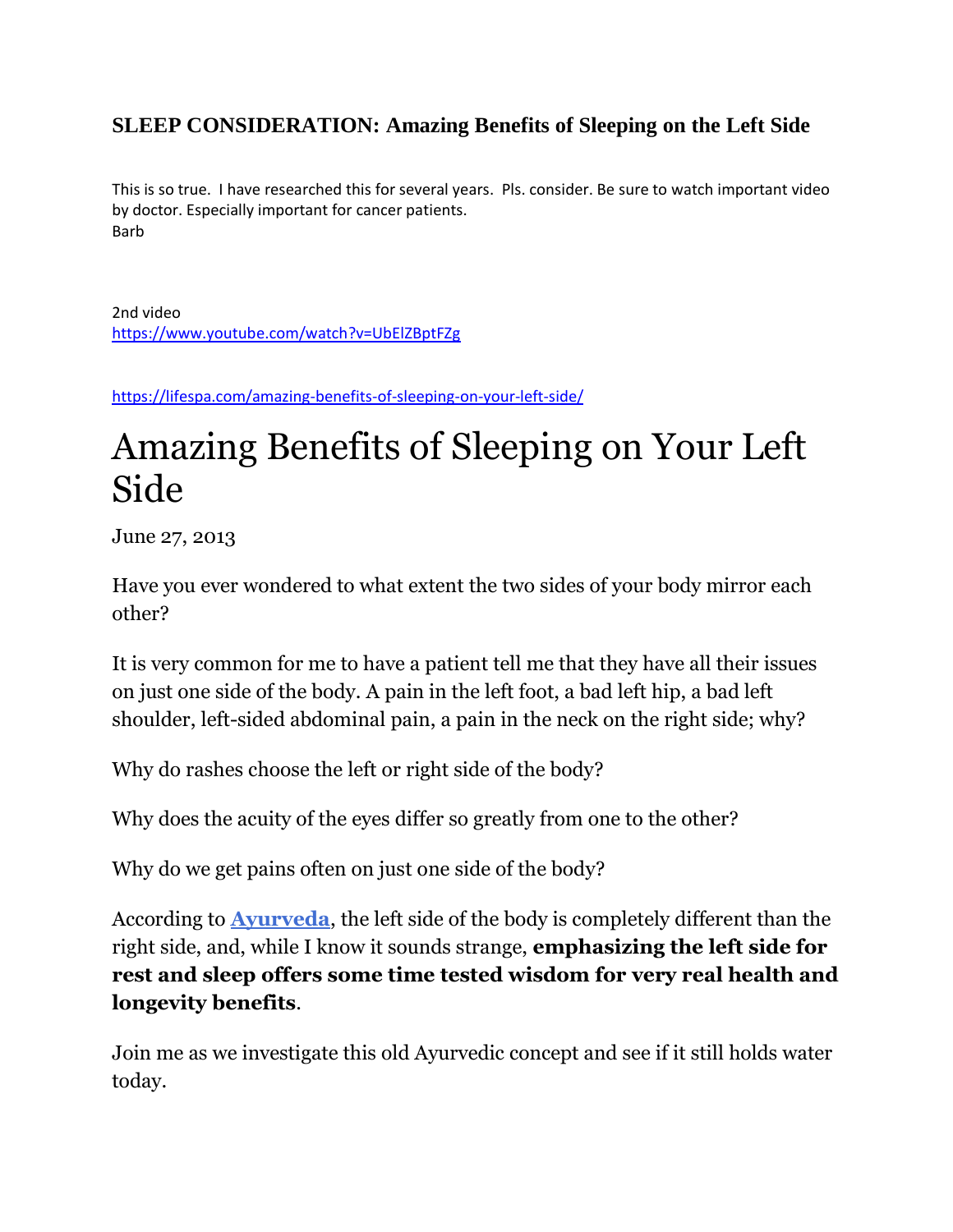<div id="safari-reader-element-marker" style="position: relative; top: 73%; max-width: 100%;"></div&gt;

#### **7 Reasons to Try Sleeping on Your Left Side**

Here are some of Ayurveda's reasons for recommending the left side for sleep:

- Facilitate lymphatic drainage
- Makes it easier for the heart to pump downhill
- Better elimination
- Support healthy spleen function
- Encourages proper digestion
- Helps circulation back to the heart
- Helps bile flow more freely

### **The Lymph Drains toward the Left**

Interestingly, the left side of the body is the dominant lymphatic side. The majority of the body's lymph fluid drains into the thoracic duct, located on the left side. Along the way, lymph fluid carrying proteins, glucose and other metabolites and waste products is purified by lymph nodes and is then drained into the left side of the heart.

Because of this, it is common in Ayurveda to deduce that left side ailments may be due to chronic lymphatic congestion. When the lymphatic system congests, it is more likely that lymph will back up on the left, more lymph-dominant side of the body. Whether or not this is always true is debatable, but you can see the logic at play here.

In the same non-scientific vein, issues that show up on the right side are thought to be due to imbalances in the liver and blood. Since the liver is on the right side of the body, liver congestion will more easily back up into the right side of the body and potentially cause problems.

#### **The Priority System of the Body**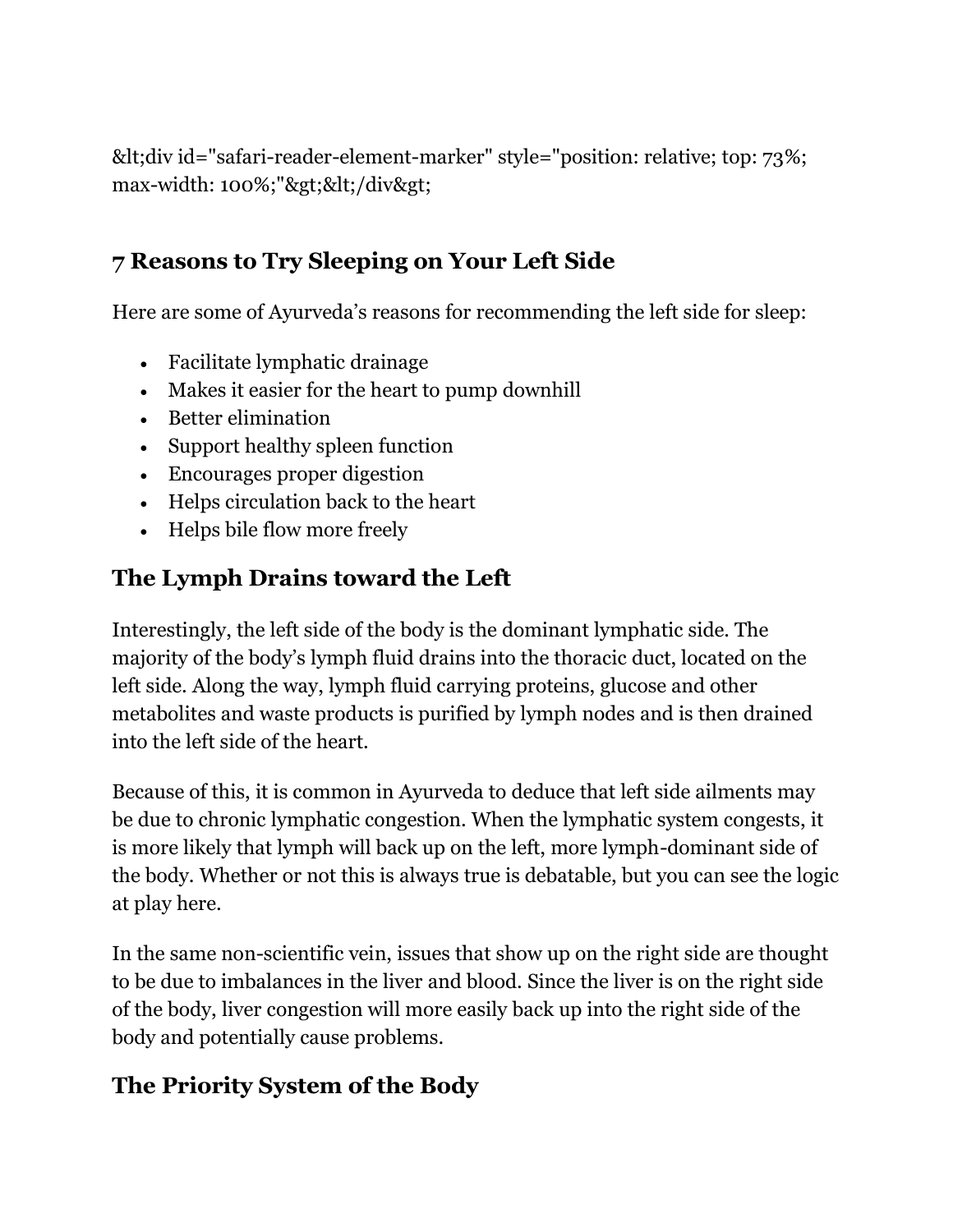

[A](http://store.lifespa.com/lymph_ebook.html)ccording the Ayurveda,

congestion happens in the body according to a certain pattern, or priority system. In this priority system, the lymph is the body's first detox system to congest, **before the liver and blood become overwhelmed**.

Thus, early lymph issues may present more on the left side of the body and move to the right as they become more long-standing and begin to congest the liver and the blood, at which point symptoms may start to show up on the right side of the body.

You can read more about lymph-related issues in the **[Detox and Lymphatic](https://lifespa.com/category/lymphatic-detox/)  [Health](https://lifespa.com/category/lymphatic-detox/)** section of my article library.

# **The Magic of Sleeping on the Left Side**

#### **Better Elimination**

The small intestine dumps waste through the ileocecal valve (ICV) on the right side of the body into the beginning of the large intestine. The large intestine travels up the right side of your belly the across the tummy, where it dumps waste into the descending colon on the left side.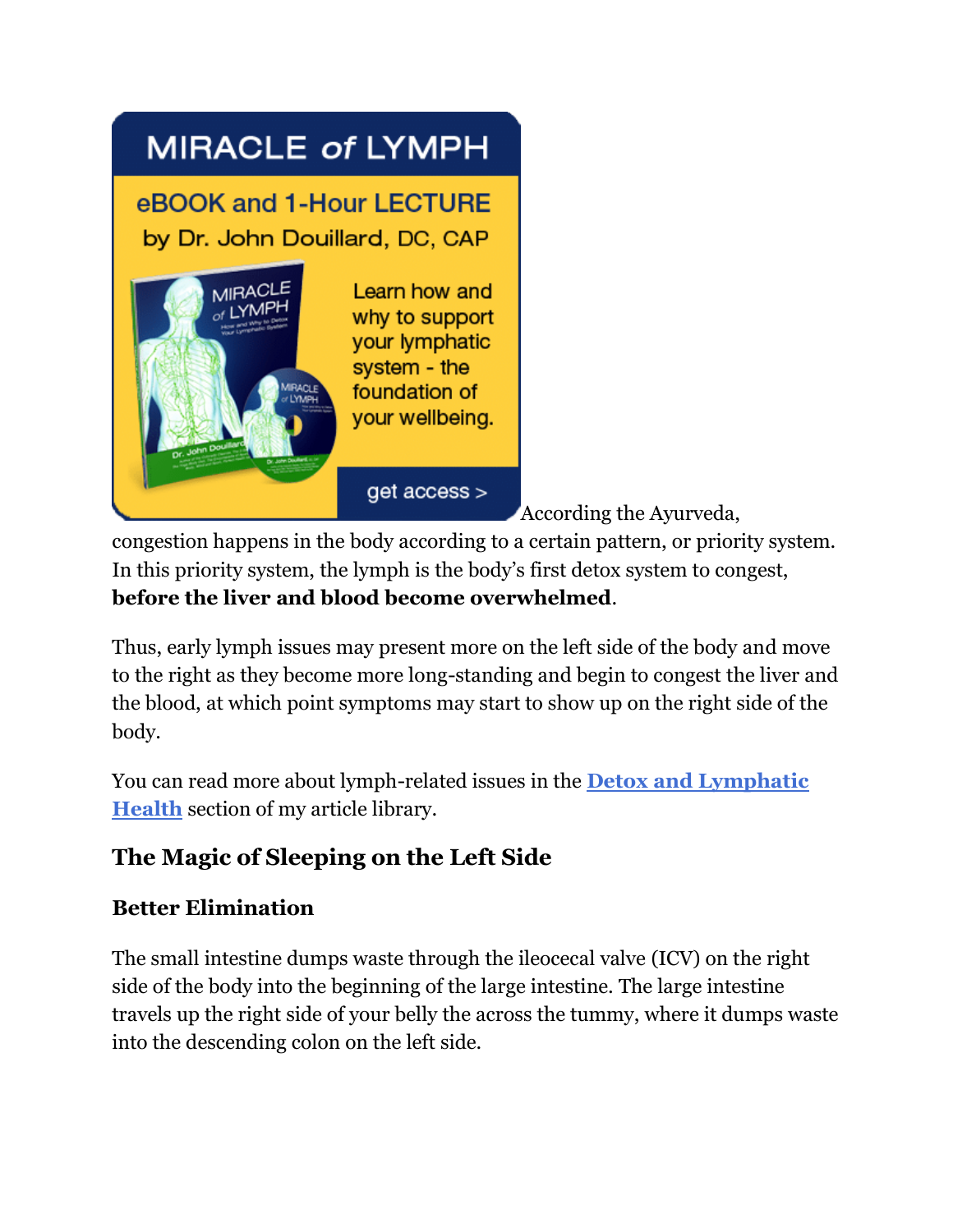Sleeping on the left side allows gravity to encourage the food waste to move more easily from the small intestine into the large intestine through the ICV.

As the night wears on and you continue to sleep on your left side, the waste moves more easily into the descending colon. With the help of gravity and a good night's sleep on the left the side, the descending colon is full of waste to easily eliminate completely each morning.

#### **Better Heart Function**

Of course, one of the biggest players on the left side is the heart. It makes sense that if you sleep on your left side, the lymph drainage toward the heart will again be helped by gravity, taking some of the workload off the heart as you sleep.

The aorta, which is the biggest artery in the body, leaves the top of the heart and arches to the left before it heads down into the abdomen. By sleeping on the left side, the heart is pumping its biggest payload downhill into the descending aorta.

Sleeping on the left also allows much of the intestines to hang away from the very thin-walled inferior vena cava (IVC) which brings venous blood back toward the heart. Interestingly, the IVC lies against the right side of the spine, so when you lie on the left much of the viscera falls away from the IVC. Here again, gravity is just making the heart's job a little easier.

#### **The Spleen Is On the Left**

The spleen, which is part of the **[lymphatic system](https://lifespa.com/ayurvedic-treatment-health-topics/lymph-health/)**, is also on the left. The spleen is much like a gigantic lymph node, except that in addition to filtering lymph it also filters blood. When you lay on the left side, drainage back to the spleen is once again helped and made easier by gravity.

Remember, the lymph system drains all the cells in the body via movement and muscular contractions, rather than being pumped by the heart. Helping the lymph to drain to the spleen and heart with gravity is a good thing.

#### **Ever Feel Sleepy After a Big Meal?**